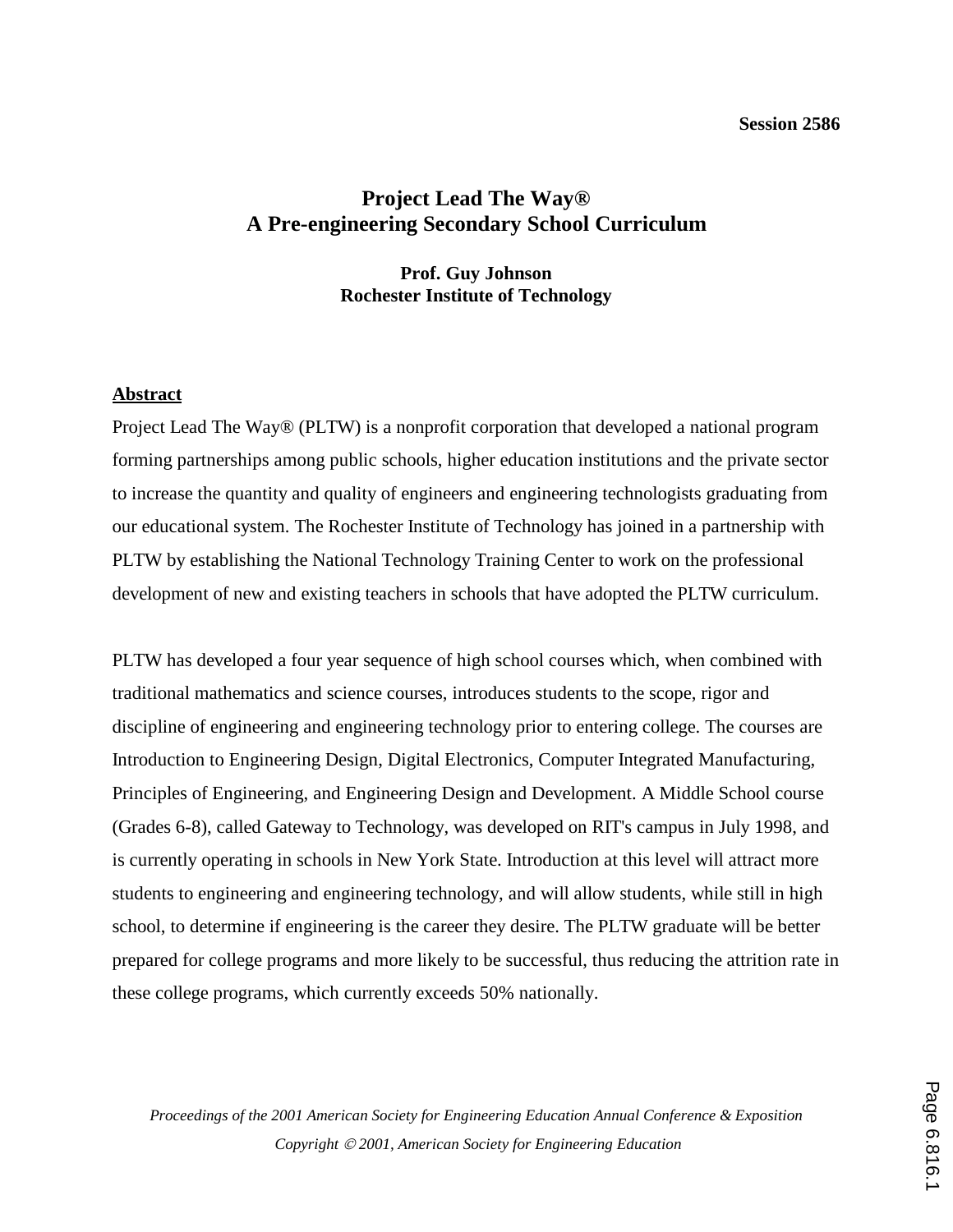A comprehensive organizational structure has been created by PLTW to ensure continued participation and success. Key elements promote support at every level of the program. PLTW provides local, state and national organization for leadership and support, a model curriculum, teacher training and development, and a network of consultants throughout the country. The participating school districts implement the 5 course sequence based on a plan developed in partnership with colleges and universities, operate a Partnership Team with members drawn from higher education and the private sector, and serve as a model for other school districts. Colleges and universities provide strategic regional leadership, involve industry, and assist school districts to establish partnership teams. Private Sector members provide advisors, supporters, mentors and financial support, and assist the colleges and school districts achieve the goals of the program. School Partnership Teams advise and support the school districts in their operational plans.

Currently operating in 26 states from New York to California, PLTW also partners with the High Schools That Work initiative of the Southern Regional Educational Board (SREB) with schools in 23 states. For more detailed information, please check the PLTW web site: http://www.pltw.org

#### **The Problem**

There is a critical shortage of engineers entering the field at a time when technology is reinventing itself every few years. The accelerating pace of technological change in such fields as computer technology and communications has increased the demand for skilled workers in a field already suffering from declining interest. The September 1997 issue of ASEE Prism cites a 1 % decline in first year full-time engineering students with a similar, but larger decline in engineering technology. Writing in Business Week (July 21, 1997), Stephen Baker reports that there are 190,000 jobs currently open in the United States, just in the area of software products and services. Ellis (1998, p.2) reports that the number of engineering jobs available is projected to grow more than twice as fast as the labor force as a whole. Yet there has been a drop in the number of trained engineers of over 6000 in the last 10 years. An even larger drop of 9000 has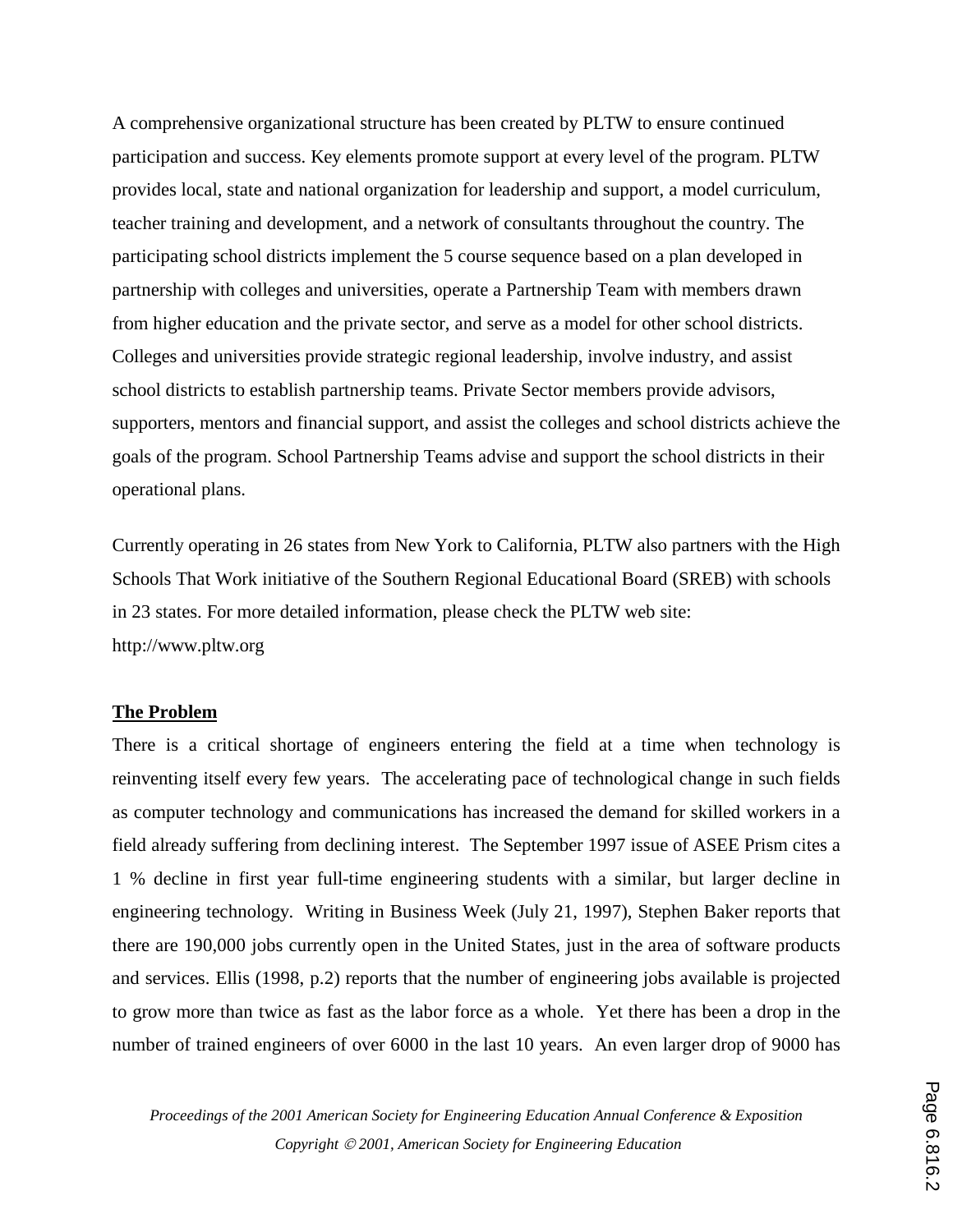been recorded in the number of students receiving B.S. degrees in electrical and computer engineering in the same time period (Engineers 4:1, p. 10)

The prospects for the future are not optimistic, either, with a large number of baby boomers approaching their 60's in the next decade (Cohen, p. 104). At the same time, the next generation of workers entering the labor force is smaller than those retiring. As they retire, where will we find skilled workers to take their place?

In addition, the SME Education Foundation has found that among graduating engineers and technologists there are significant competency gaps in areas that will adversely affect the future of the manufacturing enterprise. ("Manufacturing Education Plan: Phase I Report", SME).

These statistics identify a major challenge for the United States. The country cannot remain economically competitive with demand for people trained in engineering and engineering technology growing rapidly while the pool of students entering and graduating from programs in these areas is declining.

# **A Solution- Introduce Pre-engineering Education in High School Technology Programs**

One way to address the challenge is to provide engineering-type educational experiences for students in secondary schools. A promising instructional model has been developed by **Project Lead The Way®** in upstate New York. This nonprofit organization developed a five-course curriculum that helps students explore engineering-related careers and develop engineering concepts that help them as the enter two and four year college engineering and engineering technology degree programs. PLTW takes direct aim at changing the focus of technology education at the high school level.

The mission of PLTW is to forge a dynamic and on-going partnership among school districts, colleges and universities and industry that will establish and support a pre-engineering education career cluster program in America's high schools. It will excite students about engineering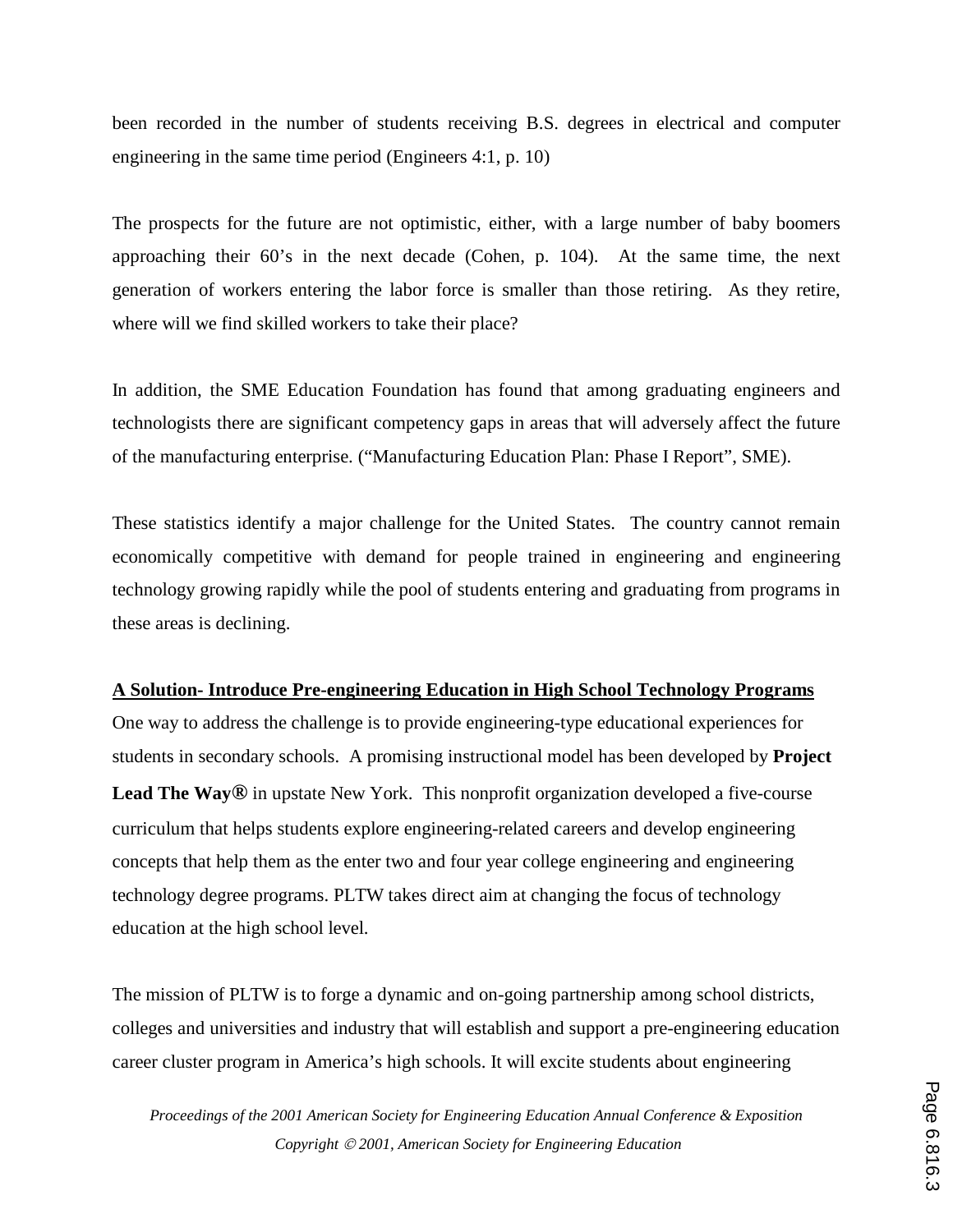careers and strengthen the link between traditional academic programs with hands-on learning experiences.

PLTW has established a set of goals for its program, as follows:

- Increase the number of young people who pursue engineering and engineering technology programs requiring a four or two-year college degree.
- Provide clear standards and expectations for student success in the program.
- Provide leadership and support that will produce continuous improvement and innovation in the program.
- Provide equitable and inclusive opportunities for all academically qualified students.
- Reduce the future attrition rates within four and two-year engineering and engineering technology programs.
- Contribute to the continuance of America's national prosperity.

The courses in this program are as follows:

**Introduction to Engineering Design:** A course that teaches problem solving skills using a design development process for products and represents how models of products can be produced, analyzed, and evaluated using a Computer Aided Design system.

**Digital Electronics:** A course in applied logic that encompasses the application of electronic circuits and devices using computer simulation software to test and analyze digital circuitry.

**Computer Integrated Manufacturing:** A course that applies principles of rapid prototyping, robotics and automation. The course builds on the computer solid modeling skills developed in Introduction to Engineering Design. Students use computer controlled rapid prototyping and CNC equipment to solve problems by constructing actual models of their three-dimensional designs. Fundamental concepts of robotics used in automated manufacturing, and design analysis will be included.

**Principles of Engineering:** A course that helps students understand the field of engineering and engineering technology and its career possibilities. Students develop engineering problem solving skills and explore engineering systems and manufacturing processes and learn how engineers address concerns about social and political consequences of technological change.

**Engineering Design and Development:** A course in which students work in teams to design and construct the solution to an engineering problem by applying the principles developed in the four preceding courses.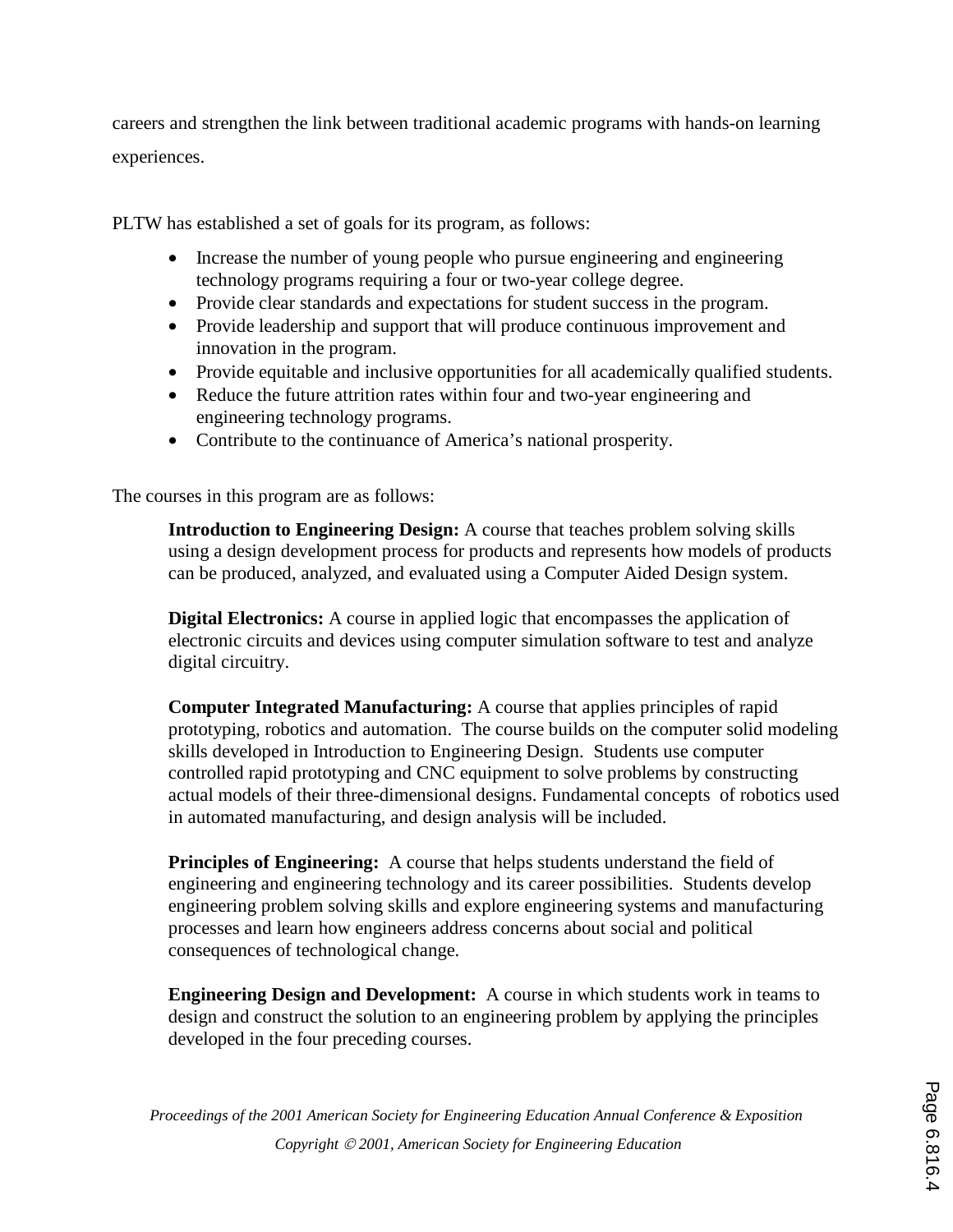The graduation expectations of a secondary school student participating in the PLTW program include the capabilities of:

- Understanding the use of technology in problem solving
- Possessing knowledge of engineering and scientific methodologies.
- Being prepared for the rigors of science, engineering and technology education at the university level.
- Understanding the systems approach in engineering design and analysis.
- Developing skills in problem solving and problem analysis.
- Being skilled in the use of mathematics
- Being an effective communicator
- Demonstrating the skills necessary to work in teams effectively

Students in the PLTW program have the option to earn college credit through a certification program by RIT that enables students to take a college credit exam and get transcripted credit. In addition, articulation agreements between secondary schools and area colleges offer seamless links between the two levels of education.

# **A Need for Teacher Development**

The pre-engineering curriculum developed by PLTW provides a new avenue for students to explore the world of engineering. However, it also provides a unique challenge for schools that adopt the program – teacher training and retraining. When a school district becomes a PLTW school, technology education teachers, as well as science and mathematics teachers, are selected to present the program. Generally, these teachers possess strong traditional content and pedagogical skills. They are capable of organizing, managing, and evaluating normal classroom activities and have a fundamental knowledge of technology content related to materials and processes. However, most of these teachers require a rigorous, technology-based, in-service education program that addresses the unique content and pedagogy of the PLTW curriculum. Specifically, if they are to teach their students about engineering, they need content training in engineering problems and problem solving, ideation processes, digital electronics, engineering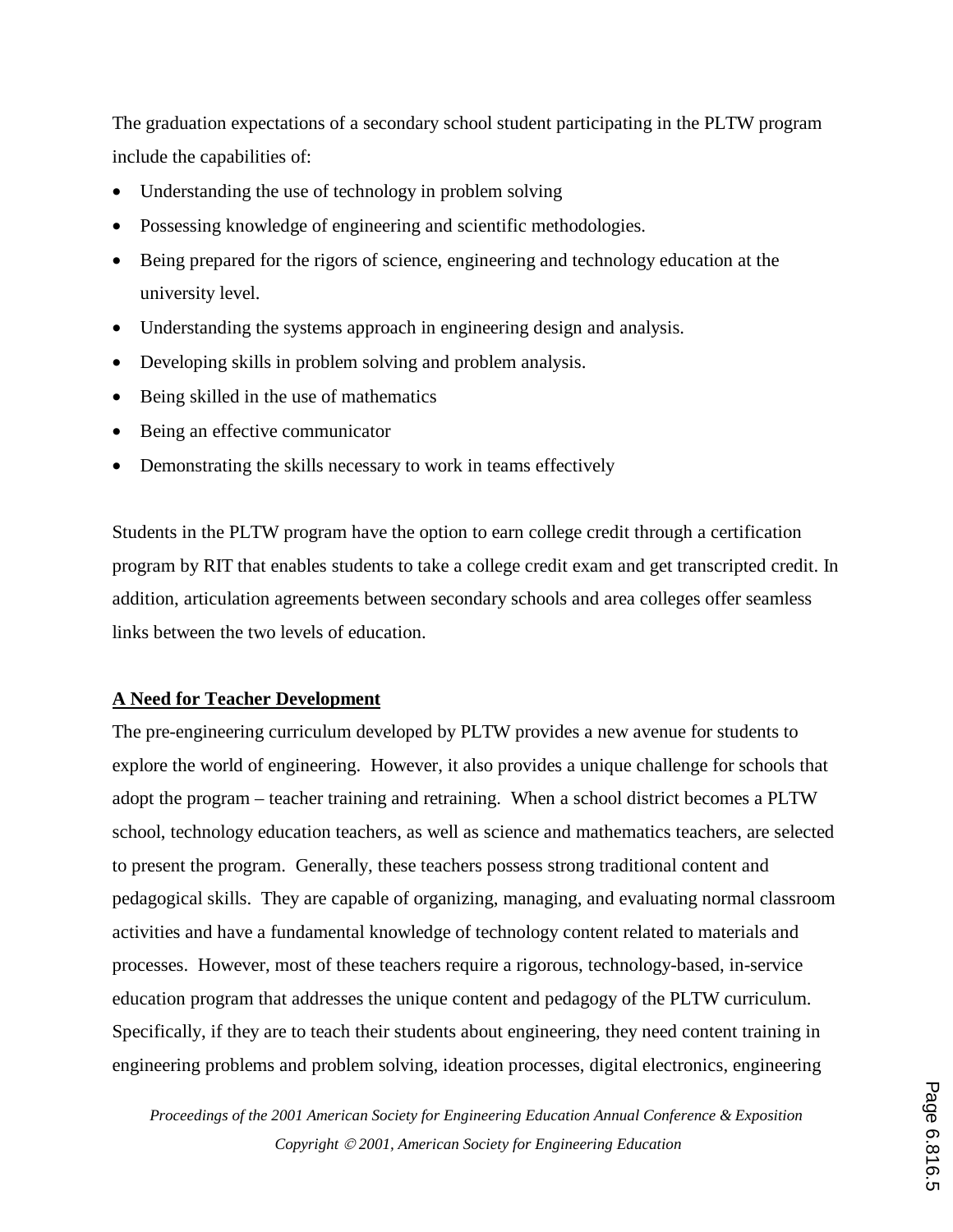materials, computer based design, computer aided manufacturing, and personal computing. The pedagogical areas for additional training include the philosophy and use of the Hunter and Bloom models; organizing, managing, and evaluating group instruction; managing independent study projects; using electronic means to gather and communicate information; and using portfolios as assessment tools.

A previous approach to training required one teacher from the district to participate in a special, semester long, training program at a local college, concentrating on the core technology curriculum that would apply to the PLTW program. Some specific course work was available in such courses as digital electronics and engineering materials. While generally effective and enjoyable, this approach to training had several serious drawbacks. It was difficult to find a replacement teacher for the teacher being trained. It was also difficult to find college courses that aligned themselves to the PLTW curriculum. Further, when the teachers returned to their district they did not have time to help other teachers learn the program and often had to relearn material for courses they were not scheduled to teach for another year or two.

### **A New Teacher Training Model That Works**

Based on responses from school districts and their teachers, PLTW has refined its training plan to focus on the specific training needs of the teachers coupled with intensive core training in the PLTW curriculum. The curriculum that the teachers use utilizes cutting edge technology. Before endeavoring to master this material, it is critical that the teachers are ready for this training. The new model employs an assessment of each teacher's basic preparation, followed by individually prescribed instruction (pre-core training). The most intensive aspect of the plan provides an extended period of training during the summer in each of the PLTW courses, conducted at a training center, housed at RIT. Each course is instructed by a college professor, and a high school teacher experienced in the curriculum, working as a team. When school begins in the fall, the period of training shifts to ongoing teacher development through seminars conducted by other experienced teachers in the program. The following is a schematic representation of the teacher training model.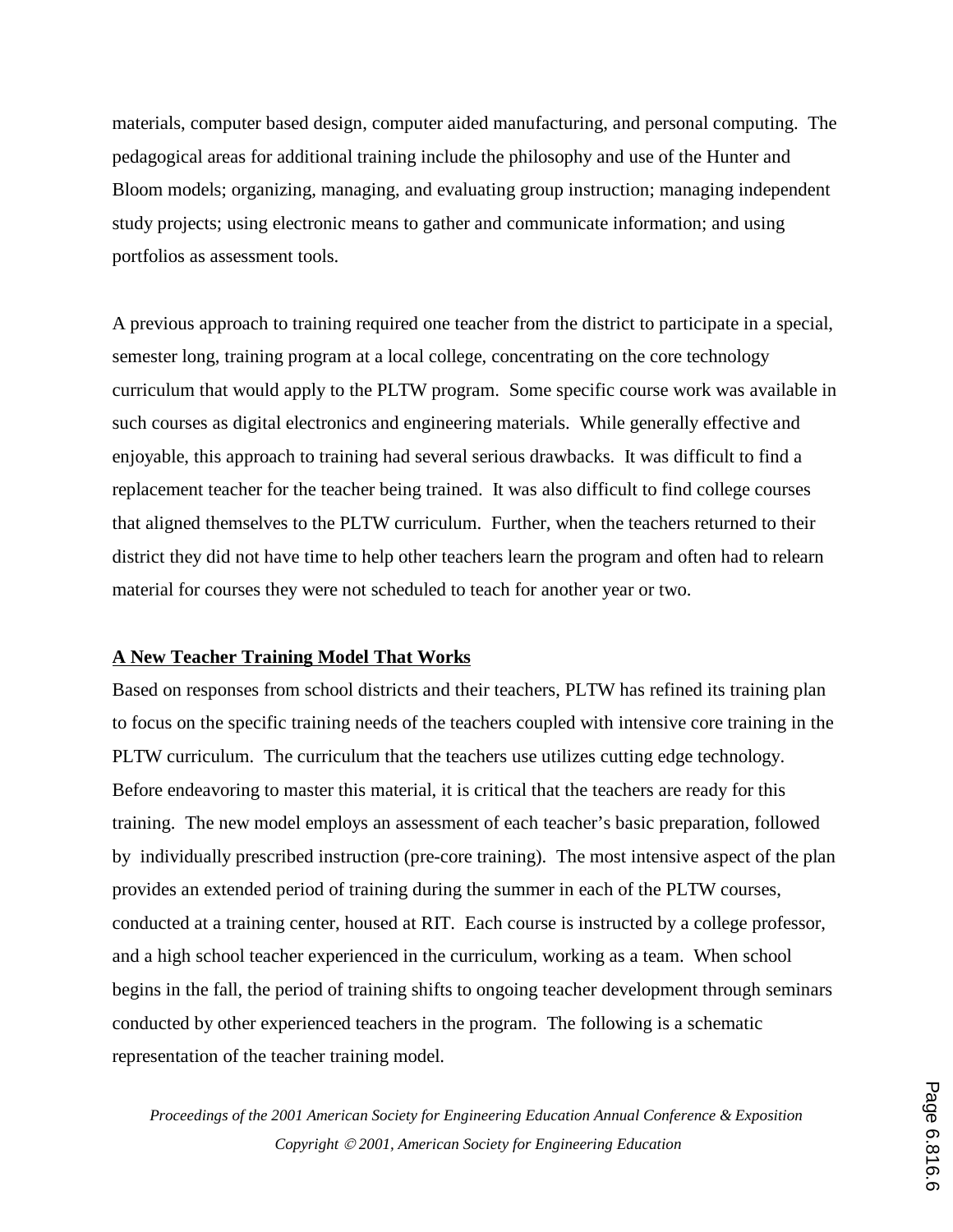

The new training model, piloted at RIT in the summer of 1998, proved to be highly successful from all standpoints. The seventy-one teachers in attendance rated the different aspects of their experience 4.3, overall, on a scale of 1 (low) – 5 (high). Evaluations of the instructors in the program, their interest, knowledge, preparation and teaching strategies warranted a 4.6 rating, and the participants' rating of the training sessions and their confidence in teaching the courses themselves, averaged 4.5.

In July 2000, RIT hosted the third National Summer Training Institute. Over **249** Technology teachers from **26** states participated in the training sessions. They attended classes that prepared them to teach Introduction to Engineering Design, Digital Electronics, Computer Integrated manufacturing, Principles of Engineering and Engineering Design and Development. In addition, participants toured local companies, and departments on RIT's campus to round out their professional development in technology information. 75 of these teachers earned graduate credit for their work.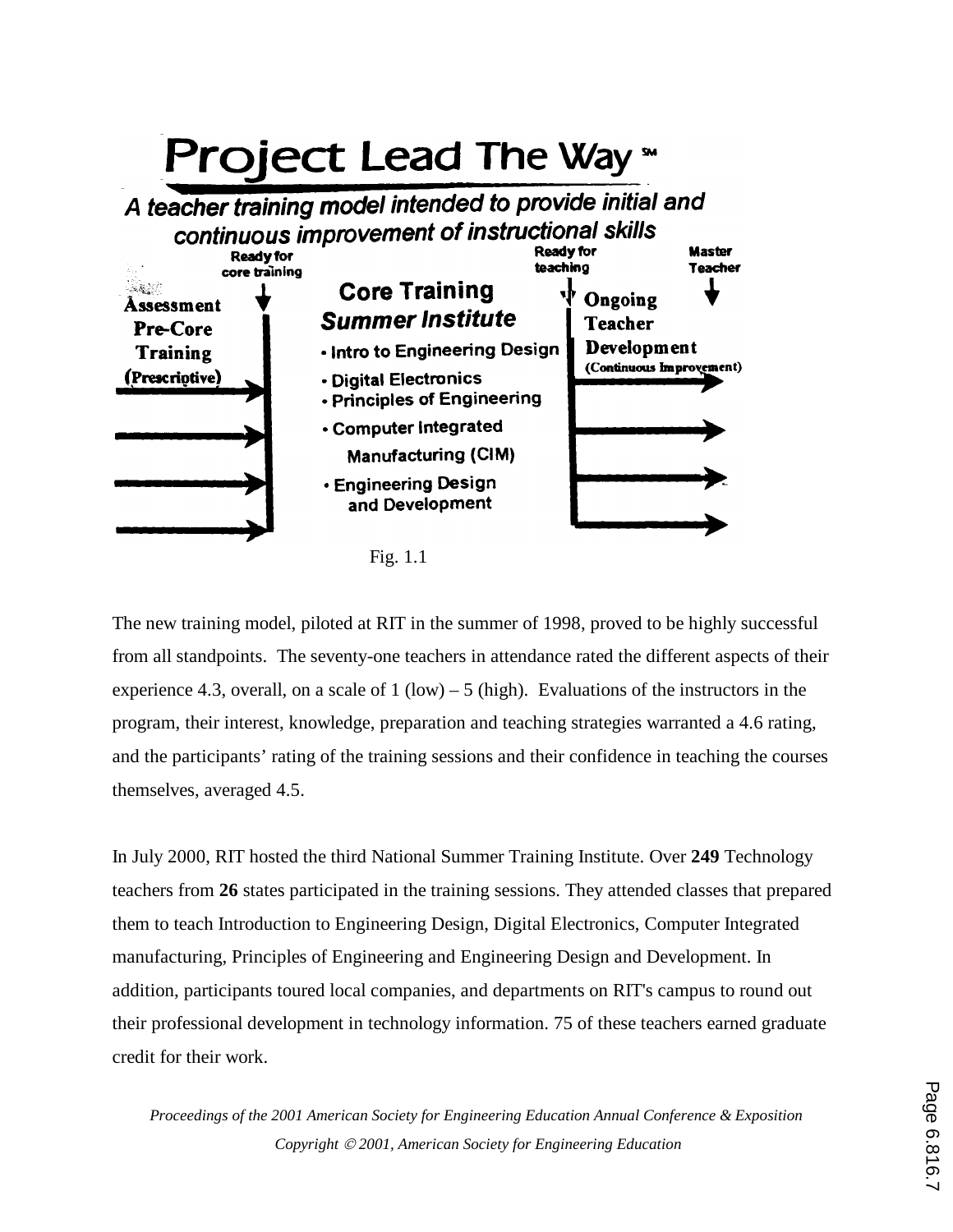When asked what they saw as the benefits of the summer institute, teachers listed the following: Interaction and sharing of information with colleagues; content of the courses; ideal learning conditions with no distractions; committed and professional instructors and the informative nature of the program.

### **National Technology Training Center at RIT**

The success of the pilot project at RIT is encouraging. The model used (fig. 1.1) has been tested and proven to be an innovative and effective method of preparing teachers to provide high school students with a quality pre-engineering program.. Implementing and maintaining such a program using the latest equipment and software requires a permanent National Technology Training Center that has been established at RIT. In addition a program of developing similar centers at affiliate universities around the country has begun to better serve schools in their home state.

Such centers serve teachers, college professors, and high school students as a place for ongoing, year-round, classes, projects and a laboratory setting for the development and revision of curriculum and teaching strategies. Bringing teachers, professors and high school students together in a place devoted to the encouragement of engineering studies will ensure interaction among these groups and lead to increased understanding of the educational needs of students and a subsequent improvement in instruction at both the high school and college level. At the same time, it will enhance efforts at attracting students to this field of study and ultimately contribute to the reduction of the college engineering attrition rate and increase the entry of graduate engineers into the field.

### **Acknowledgements**

Gary Adelson, New York State Coordinator for PLTW, Inc. has been instrumental in providing material for this paper. In addition, significant recognition should be given to Richard Blais, Executive Director for PLTW, Inc., and Kenneth Ford, National Director of Curriculum and